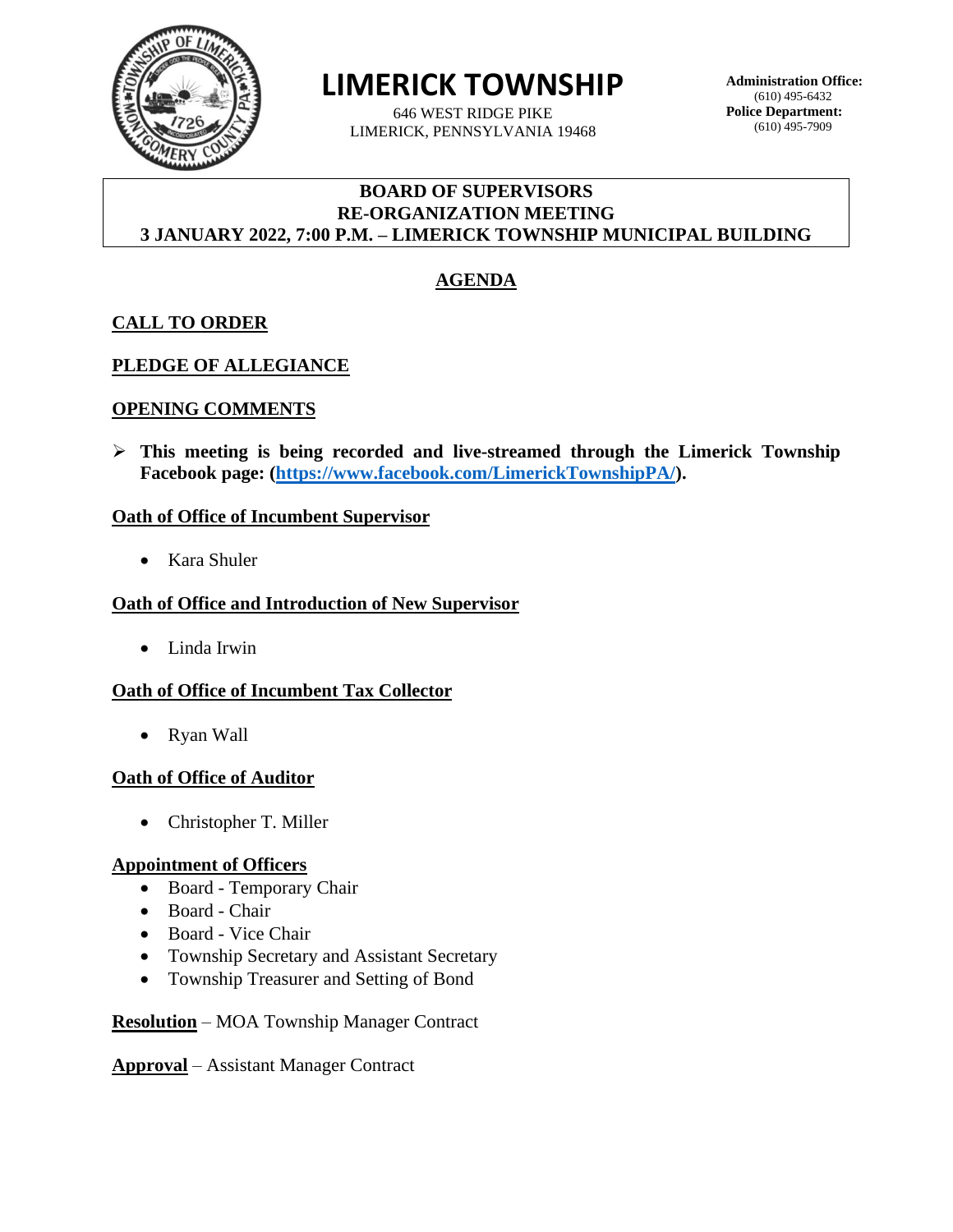Board of Supervisors January 3, 2022 Page 2, Agenda

### **Appointment of Employees**

#### **Appointments:**

- Roadmaster
- Open Records Officer
- Zoning Officer
- Assistant Zoning Officer
- Building Code Official
- Code Enforcement Officers
- Fire Code Officials
- Emergency Management Coordinator
- Deputy Emergency Management Coordinator
- Fire Marshal
- Assistant Fire Marshal
- Sewage Enforcement Officer

### **Appointment of Professional Consultants**

- Township Solicitor
- Special Labor Counsel
- Engineers Civil and Traffic
- Township GIS Consultant
- Township Planner
- Pension Investment Advisors
- Pension Actuarial Consultant

### **Appointments to Boards, Commissions and Committees**

- Planning Commission
- Agricultural Security Committee
- Industrial Development Authority (IDA)
- National Flood Insurance Program Official in Charge
- Open Space Committee
- Parks and Recreation Committee
- Linfield Master Plan Study Committee
- Pension Committee
- Property Maintenance Board of Appeals
- Streetscape and Buffering Committee/Project Study Committee
- UCC Board of Appeals
- Vacancy Board Chair
- Board Liaisons

**Resolution** – Appointment of Auditing Firm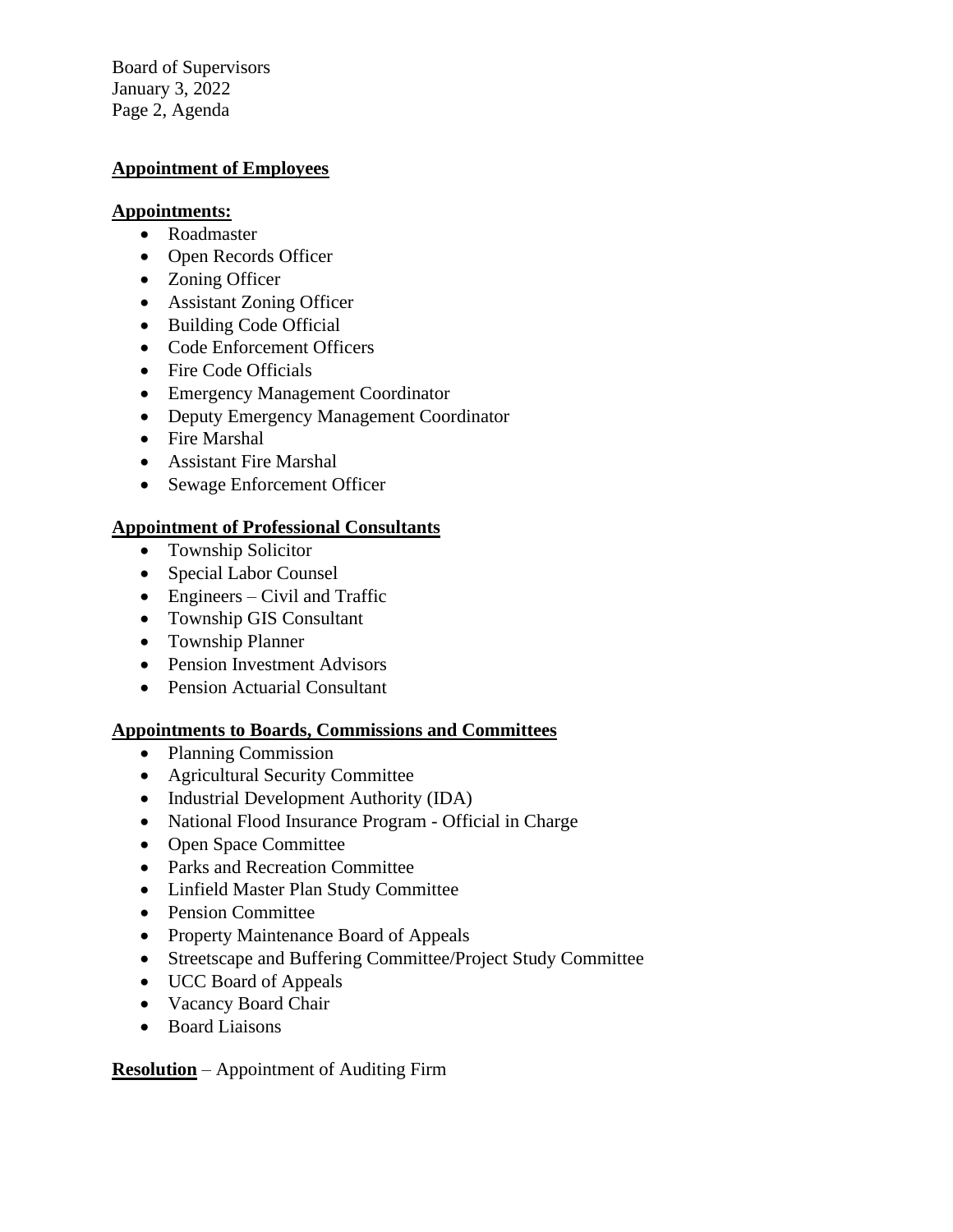Board of Supervisors January 3, 2022 Page 3, Agenda

**Resolution -** Appointment of LST Tax Collector and Tax Hearing Officer

- **Resolution** Zoning Hearing Board
- **Resolution -** Depositories of Township Funds
- **Resolution -** 2022 Fee Schedule

### **Approvals:**

### **Administration**

- 2022 Township Meeting Dates Board of Supervisors, Planning Commission, Zoning Hearing Board, Act 209 Committee, Linfield Master Plan Study Committee, and Parks & Recreation Committee
- 2022 Township Calendar
- 2022 Township Holiday Schedule
- 2022 Yard and Leaf Waste Drop Off Dates
- 2022 PSATS Convention Certified Voting Delegate
- 2022 Mileage Rate Reimbursement

### **Limerick Fire Department**

• 2022 Schedule of Events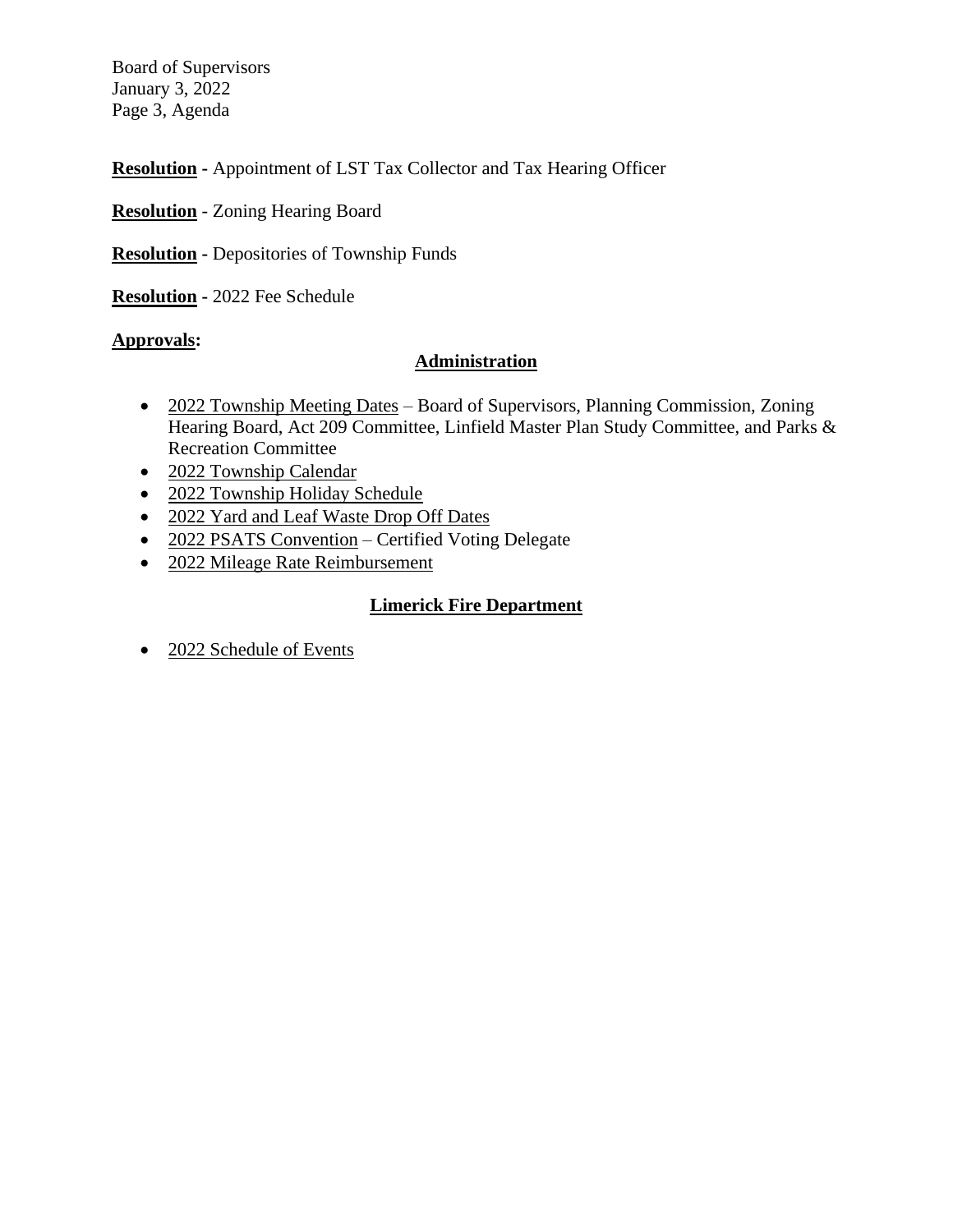Board of Supervisors January 3, 2022 Page 4, Agenda

## **REGULAR BUSINESS**

### **ANNOUNCEMENTS**

- ➢ **Executive Session**:
- ➢ **Receive important Township updates & alerts on your smart device**:
	- Click "Notify Me" on the Township website for further instructions
	- Follow us on Twitter: @*limericktwp*
	- Like us on Facebook
- ➢ **Office Closure:** In observance of Martin Luther King, Jr. Day, the Twp. Offices & Public Works Dept. will be closed Monday, January 17<sup>th</sup>
- **►** Auditors Reorganization Meeting: Tuesday, January 4<sup>th</sup> at 6 PM
- **Example 26th at 6:30 PM Zoning Hearing Board Reorganizational Meeting**: Wednesday, January 26<sup>th</sup> at 6:30 PM
- ▶ Planning Commission Reorganization Meeting: Thursday, January 27<sup>th</sup> at 7 PM
- ➢ **Christmas Tree Drop-Off**: Limerick Community Park until January 31st
- ➢ **Check the Twp. website and P&R FB Page for info. on upcoming Parks & Rec. events**:
	- **Camp information, Counselor & CIT Applications**: Information will be released on the Township website and social media on January  $3<sup>rd</sup>$
	- **Senior Winter Activity Packet**: Trivia, projects, games, & more; Free; Pickup at P&R Dept.

## **CONSIDERATION OF MINUTES**: 12/21/21

## **PUBLIC COMMENTS ON AGENDA ITEMS**

**BILLS LIST:** #1, 12/18/21 through 12/30/21, \$159,256.70.

### **NEW BUSINESS**

Approval – Adoption of Plan Document for Non-Uniform Defined Contribution Plan

## **ZONING HEARING BOARD ADVISORIES**

ZHB #21–15 Will and Lauren Drakeley: 301 Patrick Way

ZHB #21–16 Ryan McCraw: 12 Shannon Way

ZHB #21–17 Diane Quigley – Horizon Skins: 989 S. Township Line Road